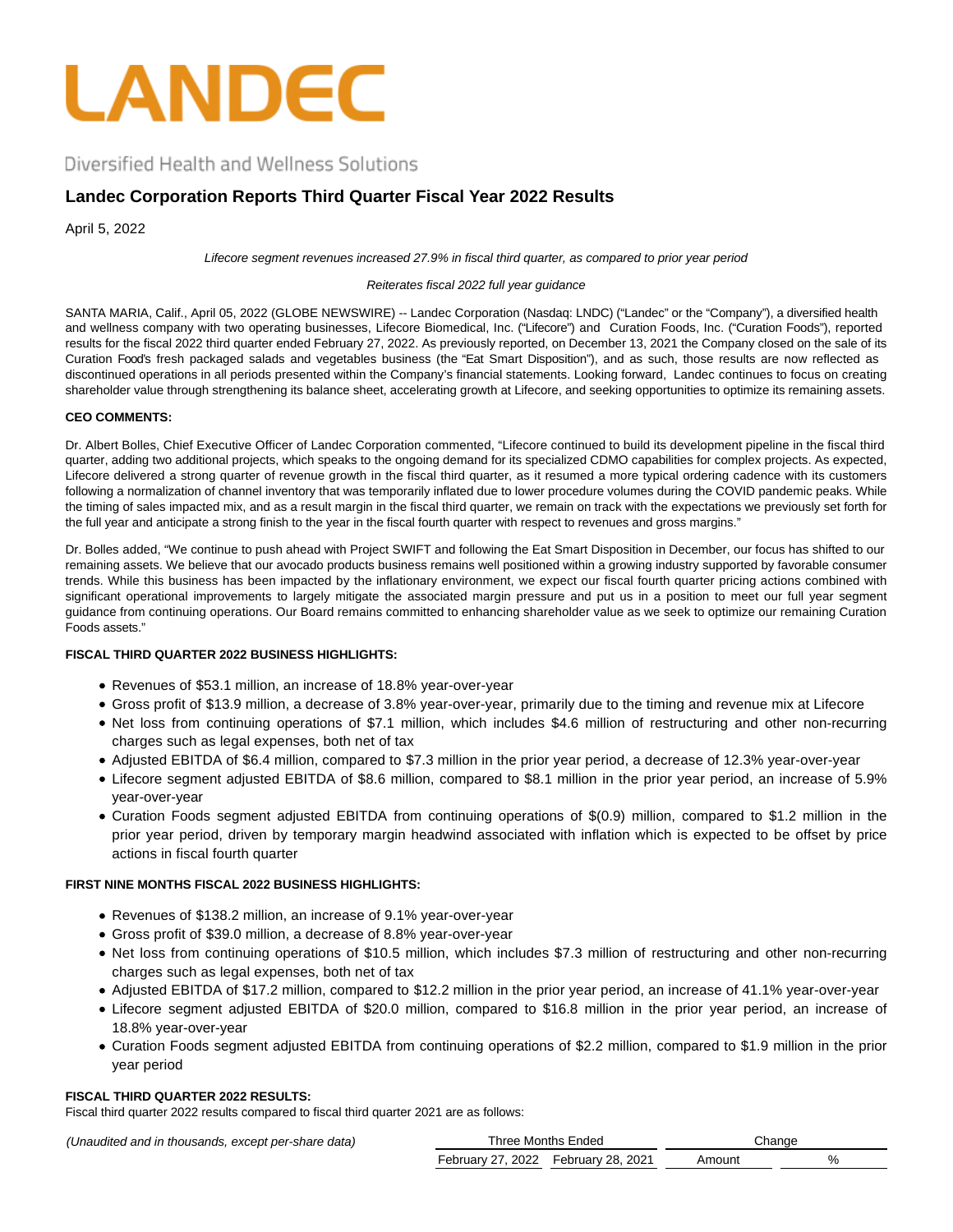| Revenues                                      | \$<br>53.074 | 44.690   | 8.384   | 19%       |
|-----------------------------------------------|--------------|----------|---------|-----------|
| Gross profit                                  | 13.895       | 14.441   | (546)   | (4)%      |
| Net loss                                      | (7, 106)     | (1, 465) | (5,641) | $(385)\%$ |
| Adjusted net income (loss)*                   | (2,486)      | 780      | (3,266) | N/M       |
| Diluted net loss per share                    | (0.24)       | (0.05)   | (0.19)  | (380)%    |
| Adjusted diluted net income (loss) per share* | (0.08)       | 0.03     | (0.11)  | N/M       |
| EBITDA*                                       | (6,207)      | 717      | (6,924) | N/M       |
| Adjusted EBITDA*                              | 6,361        | 7,256    | (895)   | (12)%     |
|                                               |              |          |         |           |

\* See "Non-GAAP Financial Information" at the end of this release for more information and for a reconciliation of certain financial information.

Revenues increased \$8.4 million year-over-year, which was primarily a result of a 27.9% increase in Lifecore segment revenues and a 4.6% increase in Curation Foods segment revenues.

Gross profit decreased \$0.5 million year-over-year. Gross margin decreased 610 basis points as compared to the prior year principally due to the timing and mix of revenue earned in the third quarter, which management expects to largely reverse in the fiscal 2022 fourth quarter.

Net loss from continuing operations increased \$5.6 million to a loss of \$7.1 million for fiscal third quarter, which includes \$4.6 million of restructuring and non-recurring charges, net of taxes, related to consolidating and optimizing operations associated with Project SWIFT. This compares to a net loss of \$1.5 million in the prior year period, which includes \$2.2 million of restructuring and non-recurring charges, net of tax, related to consolidating and optimizing operations associated with Project SWIFT.

Adjusted EBITDA decreased \$0.9 million, or 12.3%, year-over-year, to \$6.4 million for fiscal third quarter 2022, which excludes restructuring and other non-recurring charges. This compares to adjusted EBITDA of \$7.3 million in the prior year fiscal third quarter. At the segment level during fiscal third quarter 2022, Lifecore generated \$8.6 million in adjusted EBITDA, which represents an increase of \$0.5 million, or 5.9%, versus the prior year period, and Curation Foods generated \$(0.9) million in adjusted EBITDA as compared to \$1.2 million in the prior year period.

## **SEGMENT RESULTS:**

### **Lifecore Segment:**

| (Unaudited and in thousands) |  | Three Months Ended   |  |                      |  | Change |  |     | Nine Months Ended    |        |                      |        |  | Change  |   |         |
|------------------------------|--|----------------------|--|----------------------|--|--------|--|-----|----------------------|--------|----------------------|--------|--|---------|---|---------|
|                              |  | February 27,<br>2022 |  | February 28,<br>2021 |  | Amount |  | %   | February 27,<br>2022 |        | February 28,<br>2021 |        |  | Amount  | % |         |
| Revenue:                     |  |                      |  |                      |  |        |  |     |                      |        |                      |        |  |         |   |         |
| <b>CDMO</b>                  |  | 24.799               |  | 18.628               |  | 6.171  |  | 33% |                      | 63.951 |                      | 53.374 |  | 10.577  |   | 20%     |
| Fermentation                 |  | 10.009               |  | 8.597                |  | 1.412  |  | 16% |                      | 17.756 |                      | 18.874 |  | (1,118) |   | $(6)\%$ |
| Total revenue                |  | 34.808               |  | 27.225               |  | 7.583  |  | 28% |                      | 81.707 |                      | 72.248 |  | 9.459   |   | 13%     |

Lifecore is the Company's CDMO business focused on product development and manufacturing of sterile injectable products. Lifecore continues to expand its presence in the robust CDMO marketplace by utilizing its specialized capabilities to partner with and provide value added services to biopharmaceutical and medical device companies. Lifecore continues to drive growth and profitability with a focus on building its business development pipeline, maximizing capacity and advancing product commercialization for innovative new therapies that improve patients' lives.

In the fiscal third quarter 2022, Lifecore realized total revenues of \$34.8 million, a 27.9% increase as compared to the prior year period driven by a 33.1% increase in its CDMO business and a 16.4% increase in its fermentation business. The Company believes that this increased performance is primarily due to a resumption in more typical ordering patterns after moving through the excess inventory levels caused by lower procedures being performed during COVID.

Lifecore added two projects to its development pipeline in fiscal third quarter, with 24 projects as of February 27, 2022. These projects were delineated as follows: early phase or proof of concept clinical development (6), phase 1 & 2 clinical development (9), and phase 3 clinical development and scale-up commercial validation activity (9). Lifecore currently manufacturers 26 commercial products, which remains unchanged from fiscal second quarter 2022.

#### **Curation Foods Segment (Continuing Operations):**

| (Unaudited and in thousands) | Three Months Ended |                      |  |                      | Change |        |      | Nine Months Ended |                      |  |                      | Change |        |       |
|------------------------------|--------------------|----------------------|--|----------------------|--------|--------|------|-------------------|----------------------|--|----------------------|--------|--------|-------|
|                              |                    | February 27,<br>2022 |  | February 28,<br>2021 |        | Amount | %    |                   | February 27,<br>2022 |  | February 28,<br>2021 |        | Amount | %     |
| Revenue:                     |                    |                      |  |                      |        |        |      |                   |                      |  |                      |        |        |       |
| Avocado products             |                    | 5.676                |  | 15.378               |        | 298    | 2%   |                   | 48.018               |  | 47.107               |        | 911    | 2%    |
| Olive oil and vinegars       |                    | 2.168                |  | .647                 |        | 521    | 32%  |                   | 7.016                |  | 5.642                |        | 1.374  | 24%   |
| Technology                   |                    | 422                  |  | 440                  |        | (18)   | (4)% |                   | 1.417                |  | 1.632                |        | (215)  | (13)% |
| Total revenue                |                    | 18.266               |  | 17,465               |        | 801    | 5%   |                   | 56.451               |  | 54.381               |        | 2.070  | 4%    |

Curation Foods is the Company's natural food business. The Company continued its focus on execution of Project SWIFT – the Company's value creation program that aims to strengthen the Curation Foods segment by simplifying the business, improving operating cost structure, and enhancing profitability with a focus on higher margin products. On December 13, 2021 the Company closed on the Eat Smart Disposition for \$73.5 million in cash, subject to certain adjustments; those results have been reclassified as discontinued operations within the Company's financial statements.

Curation Foods realized total revenues from continuing operations of \$18.3 million for the fiscal third quarter, an increase of 4.6% versus the prior year period, primarily driven by a 31.6% increase in sales velocity from O Olive and a 1.9% increase in Avocado Products.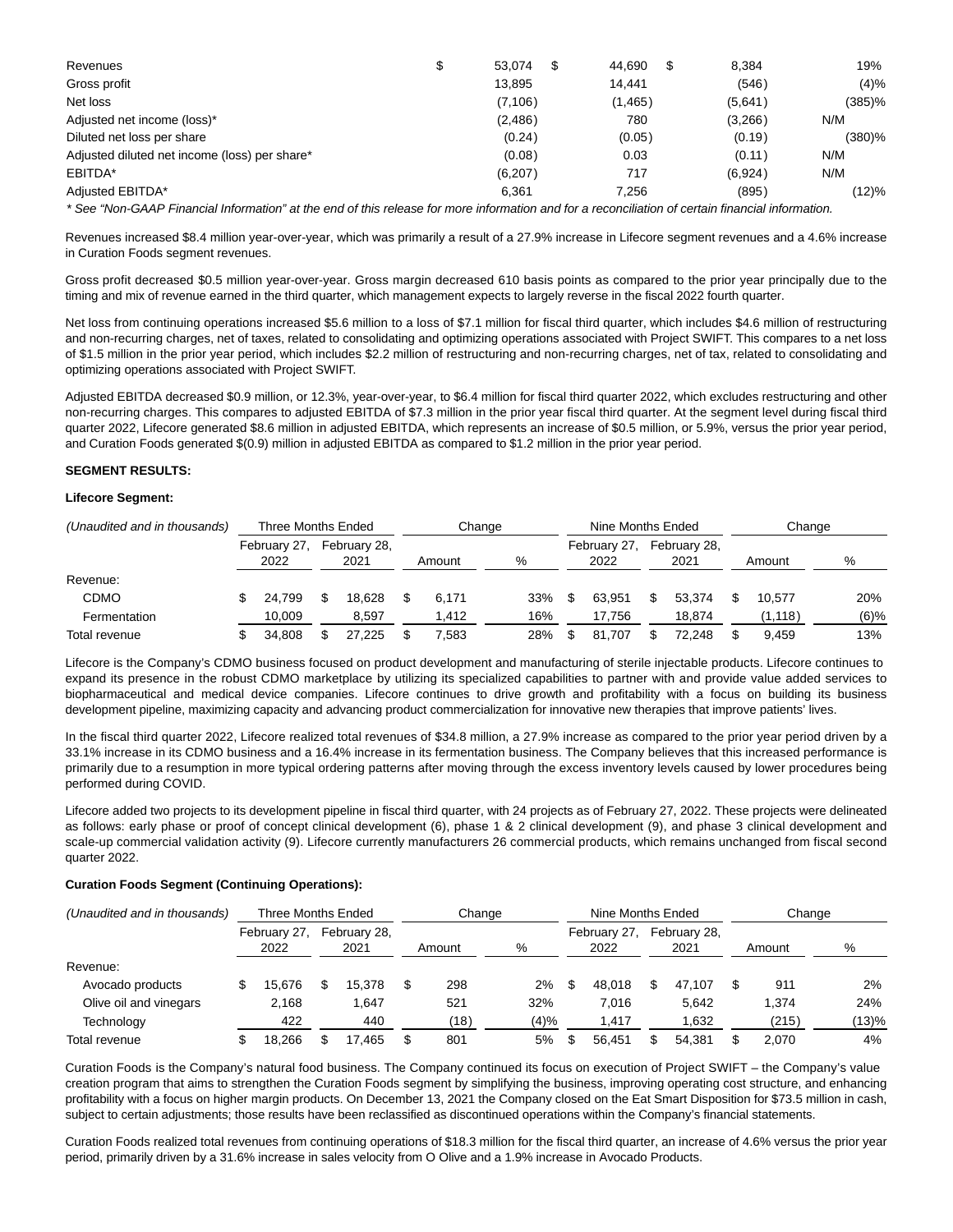### **CASH FLOW & BALANCE SHEET**

Cash used in operations was \$24.4 million for the nine month period ended February 27, 2022 compared to cash provided by operations of \$10.6 million in the prior year period. Cash from investing activities increased \$99.7 million versus the prior year period, primarily driven by proceeds from the Eat Smart disposition of \$73.5 million plus sale of the Windset investment of \$45.1 million. Capital expenditures were \$18.5 million for the nine month period ended February 27, 2022 primarily focused on supporting Lifecore's long-term growth initiatives. Cash used in financing activities was \$76.2 million for the nine month period ended February 27, 2022 driven by repayments on the Company's term debt.

During fiscal 2022, the Company repaid a total of \$109.1 million in borrowings through the utilization of its net proceeds from the Windset investment sale and the Eat Smart Disposition, which was partially offset by additional borrowings during the year. The Company had cash and cash equivalents of \$1.9 million as of February 27, 2022. Total bank debt, net of cash, at fiscal third quarter end was \$117.6 million, consisting of its line of credit and long-term debt, compared to \$192.7 million at fiscal 2021 year end.

## **FISCAL 2022 OUTLOOK:**

The Company is reiterating its previously announced guidance on a pro forma consolidated basis, and at the segment level. Guidance continues to reflect the Curation Foods' Eat Smart Disposition on December 13, 2021, and incremental inflationary and supply chain headwind within the remaining Curation Foods business. Guidance metrics are provided below with growth figures that are compared to fiscal 2021:

Revenue from continuing operations (full year fiscal 2022):

- Pro forma consolidated: range of \$179 million to \$185 million (+4% to +8%)
- Lifecore segment: range of \$105 million to \$108 million (+7% to +10%)
- Pro forma Curation Foods segment (fiscal 2022, pro forma for the completion of the Eat Smart Disposition as if it occurred on May 31, 2021): range of \$74 million to \$77 million (+1% to +5%)

Adjusted EBITDA from continuing operations (full year fiscal 2022):

- Pro forma consolidated: range of \$20.5 million to \$23 million (+10% to +24%)
- Lifecore segment: range of \$26 million to \$27 million (+6% to +10%)
- Pro forma Curation Foods segment (fiscal 2022, pro forma for the completion of the Eat Smart Disposition as if it occurred on May 31, 2021): range of \$3 million to \$4 million (flat to +33%)
- Other (Corporate Expense): range of (\$8.0) million to (\$8.5) million; reflects a \$3.5 million reallocation of corporate expense from the Eat Smart Disposition to the Other segment

#### **Conference Call**

The live webcast can be accessed via Landec's website on the Investor Events & Presentations page. The webcast will be available for 30 days.

**Date:** Tuesday, April 5, 2022

**Time:** 5:00 p.m. Eastern time (2:00 p.m. Pacific time)

### **Direct Webcast link:** [http://ir.Landec.com/events.cfm](https://www.globenewswire.com/Tracker?data=VfE_xUf5eIO3yzAMzQRmRWpYkFV8_O_pFEtn-xvVWAJIjelBMu-wF8LXcsboaefajZfuOLvtwKLTMG6cyyAVBsf4-RWtyMJSz9G-Csoz6eVrRWTZTYzcYamwhS07Zc5p)

To participate in the conference call via telephone, dial toll-free: (877) 407-3982 or (201) 493-6780. Please call the conference telephone number 5-10 minutes prior to the start time so the operator can register your name and organization.

A replay of the call will be available through Tuesday, April 12, 2022 by calling toll-free: (844) 512-2921 or direct (412) 317-6671, and entering code 13728030.

#### **About Landec Corporation**

Landec Corporation (Nasdaq: LNDC) is a leading innovator of diversified health and wellness solutions with two operating businesses: Lifecore Biomedical, Inc. and Curation Foods, Inc. Lifecore Biomedical is a fully integrated contract development and manufacturing organization (CDMO) that offers highly differentiated capabilities in the development, fill and finish of complex sterile injectable pharmaceutical products in syringes and vials. As a leading manufacturer of premium, injectable grade Hyaluronic Acid, Lifecore brings 35 years of expertise as a partner for global and emerging biopharmaceutical and biotechnology companies across multiple therapeutic categories to bring their innovations to market. Curation Foods is focused on innovating and distributing plant-based foods with 100% clean ingredients to retail, club and foodservice channels. Curation Foods brands include Yucatan® and Cabo Fresh® avocado products and O Olive Oil & Vinegar® premium artisan products. For more information about the Company, visit Landec's website at [www.landec.com.](https://www.globenewswire.com/Tracker?data=cgdGd-HgdRWvLEY4evhY0u47Vb5MaikBB-tvadGMMQ94Gz9SJf7VMDDLpoNdA6FyggXbttmU7SgYPLLKBgdMaw==) 

### **Non-GAAP Financial Information**

This press release contains non-GAAP financial information, including with respects to EBITDA, adjusted EBITDA, Lifecore segment adjusted EBITDA, Curation Foods segment adjusted EBITDA, and Other segment adjusted EBITDA. The Company has included reconciliations of these non-GAAP financial measures to their respective most directly comparable financial measures calculated in accordance with GAAP. See the section entitled "Non-GAAP Financial Information and Reconciliations" in this release for definitions of EBITDA, adjusted EBITDA, Lifecore segment adjusted EBITDA, Curation Foods segment adjusted EBITDA, and Other segment adjusted EBITDA.

The Company has disclosed these non-GAAP financial measures to supplement its consolidated financial statements presented in accordance with GAAP. These non-GAAP financial measures exclude/include certain items that are included in the Company's results reported in accordance with GAAP. Management believes these non-GAAP financial measures provide useful additional information to investors about trends in the Company's operations and are useful for period-over-period comparisons. These non-GAAP financial measures should not be considered in isolation or as a substitute for the comparable GAAP measures. In addition, these non-GAAP financial measures may not be the same as similar measures provided by other companies due to the potential differences in methods of calculation and items being excluded/included. These non-GAAP financial measures should be read in conjunction with the Company's consolidated financial statements presented in accordance with GAAP.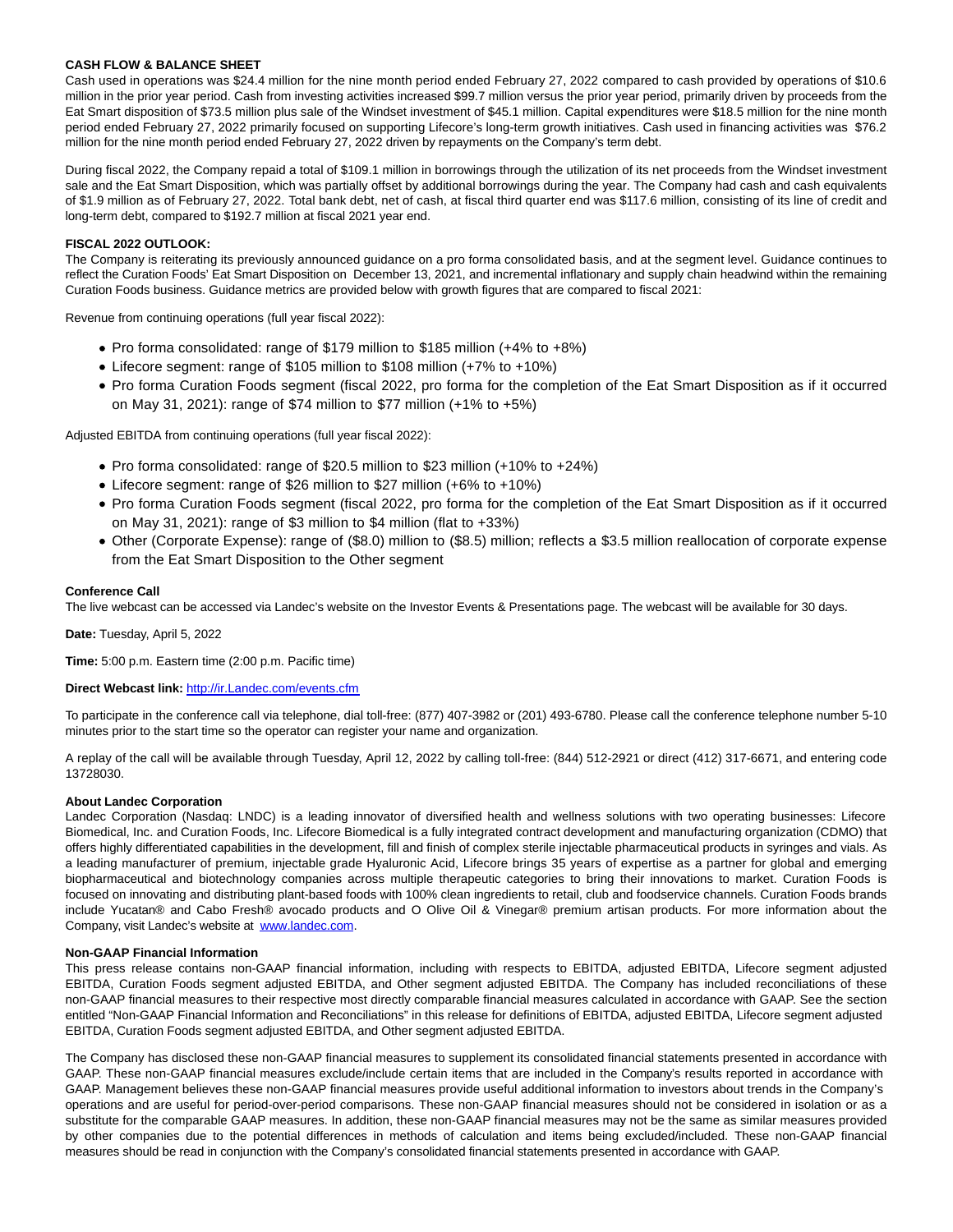#### **Important Cautions Regarding Forward-Looking Statements**

This press release contains forward-looking statements regarding future events and our future results that are subject to the safe harbor created under the Private Securities Litigation Reform Act of 1995 and other safe harbors under the Securities Act of 1933 and the Securities Exchange Act of 1934. Words such as "anticipate", "estimate", "expect", "project", "plan", "intend", "believe", "may", "might", "will", "should", "can have", "likely" and similar expressions are used to identify forward-looking statements. All forward-looking statements involve certain risks and uncertainties that could cause actual results to differ materially, including such factors among others, as the timing and expenses associated with operations, the ability to achieve acceptance of the Company's new products in the market place, weather conditions that can affect the supply and price of produce, government regulations affecting our business, the timing of regulatory approvals, uncertainties related to COVID-19 and the impact of our responses to it, the ability to successfully integrate Yucatan Foods into the Curation Foods business, and the mix between domestic and international sales. For additional information about factors that could cause actual results to differ materially from those described in the forward-looking statements, please refer to our filings with the Securities and Exchange Commission, including the risk factors contained in our most recent Quarterly Report on Form 10-Q and Annual Report on Form 10-K. Forward-looking statements represent management's current expectations and are inherently uncertain. Except as required by law, we do not undertake any obligation to update forward-looking statements made by us to reflect subsequent events or circumstances.

## **LANDEC CORPORATION CONSOLIDATED CONDENSED BALANCE SHEETS**

(In thousands, except par value)

|                                                                                            | February 27, 2022 | May 30, 2021 |         |  |
|--------------------------------------------------------------------------------------------|-------------------|--------------|---------|--|
|                                                                                            | (Unaudited)       |              |         |  |
| <b>ASSETS</b>                                                                              |                   |              |         |  |
| <b>Current Assets:</b>                                                                     |                   |              |         |  |
| Cash and cash equivalents                                                                  | \$<br>1,854       | \$           | 1,159   |  |
| Accounts receivable, less allowance for credit losses                                      | 49,559            |              | 41,430  |  |
| Inventories                                                                                | 73,700            |              | 63,076  |  |
| Prepaid expenses and other current assets                                                  | 6,924             |              | 5,038   |  |
| Current assets, discontinued operations                                                    |                   |              | 37,618  |  |
| <b>Total Current Assets</b>                                                                | 132,037           |              | 148,321 |  |
| Property and equipment, net                                                                | 123,209           |              | 112,770 |  |
| Operating lease right-of-use assets                                                        | 8,796             |              | 7,480   |  |
| Goodwill                                                                                   | 33,916            |              | 33,916  |  |
| Trademarks/tradenames, net                                                                 | 17,100            |              | 17,100  |  |
| Customer relationships, net                                                                | 7,476             |              | 8,532   |  |
| Other assets                                                                               | 3,048             |              | 3,531   |  |
| Other assets, discontinued operations                                                      |                   |              | 171,274 |  |
| <b>Total Assets</b>                                                                        | \$<br>325,582     | \$           | 502,924 |  |
| <b>LIABILITIES AND STOCKHOLDERS' EQUITY</b>                                                |                   |              |         |  |
| <b>Current Liabilities:</b>                                                                |                   |              |         |  |
| Accounts payable                                                                           | \$<br>20,014      | \$           | 16,298  |  |
| Accrued compensation                                                                       | 9,757             |              | 7,754   |  |
| Other accrued liabilities                                                                  | 13,735            |              | 3,955   |  |
| Current portion of lease liabilities                                                       | 5,045             |              | 1,465   |  |
| Deferred revenue                                                                           | 1,614             |              | 637     |  |
| Line of credit                                                                             | 39,900            |              | 29,000  |  |
| Current liabilities, discontinued operations                                               |                   |              | 42,779  |  |
| <b>Total Current Liabilities</b>                                                           | 90,065            |              | 101,888 |  |
| Long-term debt, net                                                                        | 79,598            |              | 164,902 |  |
| Long-term lease liabilities                                                                | 10,342            |              | 9,581   |  |
| Deferred taxes, net                                                                        | 961               |              | 6,140   |  |
| Other non-current liabilities                                                              | 544               |              | 2,870   |  |
| Non-current liabilities, discontinued operations                                           |                   |              | 14,759  |  |
| <b>Total Liabilities</b>                                                                   | 181,510           |              | 300,140 |  |
| Stockholders' Equity:                                                                      |                   |              |         |  |
| Common stock, \$0.001 par value; 50,000 shares authorized; 29,482 and 29,333 shares issued |                   |              |         |  |
| and outstanding at February 27, 2022 and May 30, 2021, respectively                        | 29                |              | 29      |  |
| Additional paid-in capital                                                                 | 166,943           |              | 165,533 |  |
| Retained earnings (accumulated deficit)                                                    | (22, 188)         |              | 38,580  |  |
| Accumulated other comprehensive loss                                                       | (712)             |              | (1,358) |  |
| <b>Total Stockholders' Equity</b>                                                          | 144,072           |              | 202,784 |  |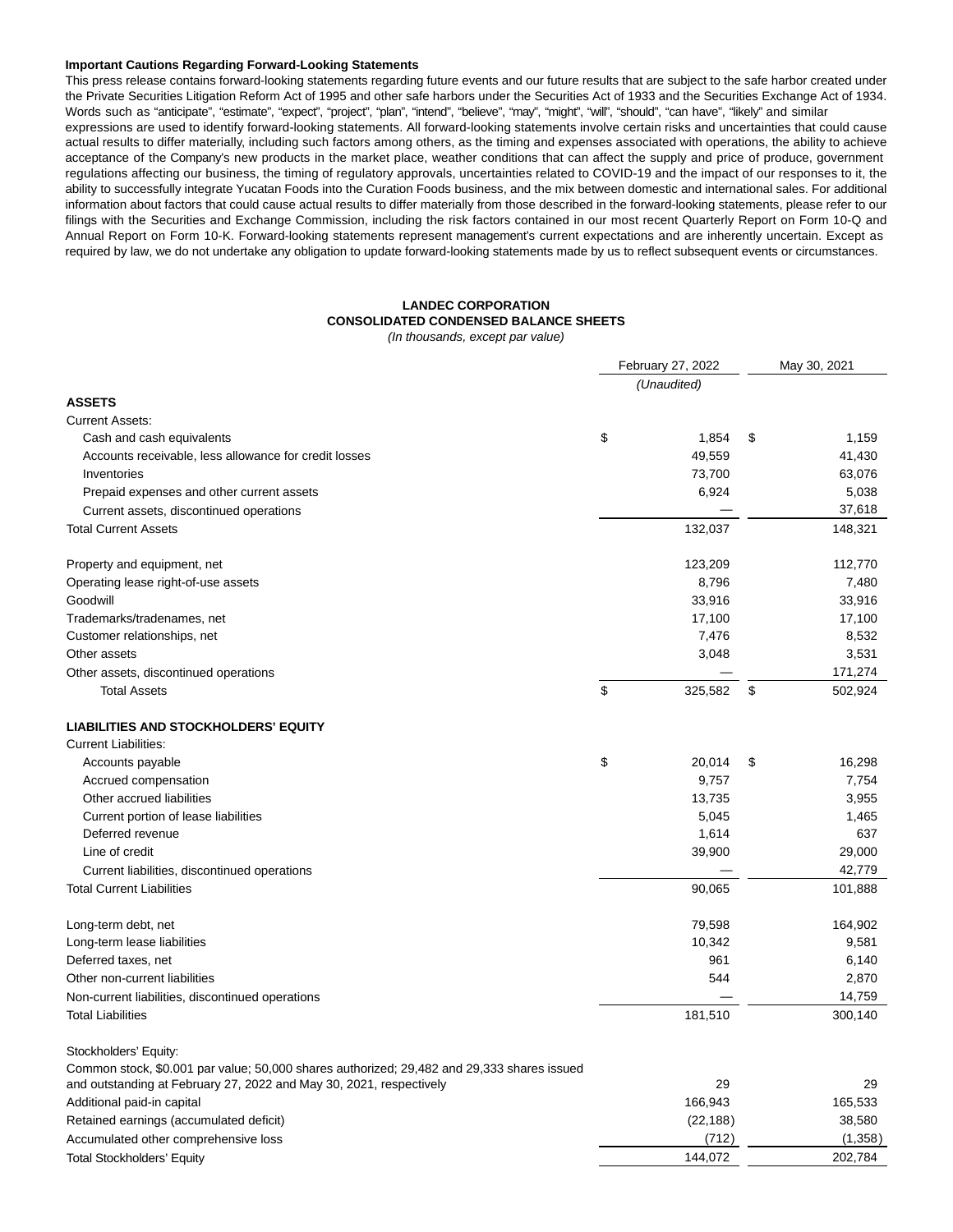## **LANDEC CORPORATION CONSOLIDATED CONDENSED STATEMENTS OF COMPREHENSIVE (LOSS) INCOME**

(Unaudited)

(In thousands, except per share amounts)

|                                               |                   | Three Months Ended         |                   | Nine Months Ended |                   |  |
|-----------------------------------------------|-------------------|----------------------------|-------------------|-------------------|-------------------|--|
|                                               | February 27, 2022 | February 28, 2021          | February 27, 2022 |                   | February 28, 2021 |  |
| <b>Product sales</b>                          | \$<br>53,074      | \$<br>44,690               | \$<br>138,158     | \$                | 126,629           |  |
| Cost of product sales                         | 39,179            | 30,249                     | 99,113            |                   | 90,739            |  |
| Gross profit                                  | 13,895            | 14,441                     | 39,045            |                   | 35,890            |  |
| Operating costs and expenses:                 |                   |                            |                   |                   |                   |  |
| Research and development                      | 2,056             | 1,843                      | 5,785             |                   | 5,523             |  |
| Selling, general and administrative           | 9,725             | 8,134                      | 27,207            |                   | 27,968            |  |
| Legal settlement charge                       |                   |                            |                   |                   | 1,763             |  |
| <b>Restructuring costs</b>                    | 5,865             | 2,023                      | 8,406             |                   | 2,826             |  |
| Total operating costs and expenses            | 17,646            | 12,000                     | 41,398            |                   | 38,080            |  |
| Operating loss                                | (3,751)           | 2,441                      | (2, 353)          |                   | (2, 190)          |  |
| Interest income                               | 20                | 13                         | 66                |                   | 31                |  |
| Interest expense                              | (4, 105)          | (2,939)                    | (13, 877)         |                   | (6,609)           |  |
| Loss on debt refinancing                      |                   | (1, 110)                   |                   |                   | (1, 110)          |  |
| Other (expense) income, net                   | 454               | 72                         | 642               |                   | 64                |  |
| Net loss before tax                           | (7, 382)          | (1,523)                    | (15, 522)         |                   | (9, 814)          |  |
| Income tax benefit                            | 276               | 58                         | 5,012             |                   | 1,025             |  |
| Net loss from continuing operations           | \$<br>(7, 106)    | $\mathfrak{S}$<br>(1, 465) | \$<br>(10, 510)   | \$                | (8,789)           |  |
| Discontinued operations:                      |                   |                            |                   |                   |                   |  |
| Loss from discontinued operations             | \$<br>(5,966)     | \$<br>(4, 192)             | \$<br>(50,680)    | \$                | (27, 210)         |  |
| Income tax benefit                            | 222               | 159                        | 422               |                   | 6,200             |  |
| Loss from discontinued operations, net of tax | (5,744)           | (4,033)                    | (50, 258)         |                   | (21,010)          |  |
| Net loss                                      | (12, 850)         | (5, 498)                   | (60, 768)         |                   | (29, 799)         |  |
| Diluted net loss per share                    |                   |                            |                   |                   |                   |  |
| Loss from continuing operations               | \$<br>(0.24)      | (0.05)<br>\$               | \$<br>(0.36)      | \$                | (0.30)            |  |
| Loss from discontinued operations             | (0.19)            | (0.14)                     | (1.71)            |                   | (0.72)            |  |
| Total diluted net loss per share              | \$<br>(0.43)      | \$<br>(0.19)               | \$<br>(2.06)      | \$                | (1.02)            |  |
| Shares used in diluted per share computation  | 29,482            | 29,323                     | 29,459            |                   | 29,282            |  |

## **LANDEC CORPORATION CONSOLIDATED STATEMENTS OF CASH FLOWS**

(Unaudited and in thousands)

|                                                                                           | Nine Months Ended |                   |  |                   |  |  |  |  |  |  |
|-------------------------------------------------------------------------------------------|-------------------|-------------------|--|-------------------|--|--|--|--|--|--|
|                                                                                           |                   | February 27, 2022 |  | February 28, 2021 |  |  |  |  |  |  |
| Cash flows from operating activities:                                                     |                   |                   |  |                   |  |  |  |  |  |  |
| Net loss                                                                                  | \$                | $(60, 768)$ \$    |  | (29, 799)         |  |  |  |  |  |  |
| Adjustments to reconcile net loss to net cash (used in) provided by operating activities: |                   |                   |  |                   |  |  |  |  |  |  |
| Impairment of goodwill                                                                    |                   | 32.057            |  |                   |  |  |  |  |  |  |
| Depreciation, amortization of intangibles, debt costs, and right-of-use assets            |                   | 14.488            |  | 14.808            |  |  |  |  |  |  |
| Loss on disposal of property and equipment related to restructuring, net                  |                   | 5,185             |  | 7,881             |  |  |  |  |  |  |
| Deferred taxes                                                                            |                   | (5, 471)          |  | (7, 307)          |  |  |  |  |  |  |
| Loss on sale of Eat Smart                                                                 |                   | 4,354             |  |                   |  |  |  |  |  |  |
| Stock-based compensation expense                                                          |                   | 1,928             |  | 2,584             |  |  |  |  |  |  |
| Net loss on disposal of property and equipment held and used                              |                   | 25                |  | 39                |  |  |  |  |  |  |
| Provision (benefit) for expected credit losses                                            |                   | (14)              |  | 284               |  |  |  |  |  |  |
| Change in investment in non-public company, fair value                                    |                   |                   |  | 11.800            |  |  |  |  |  |  |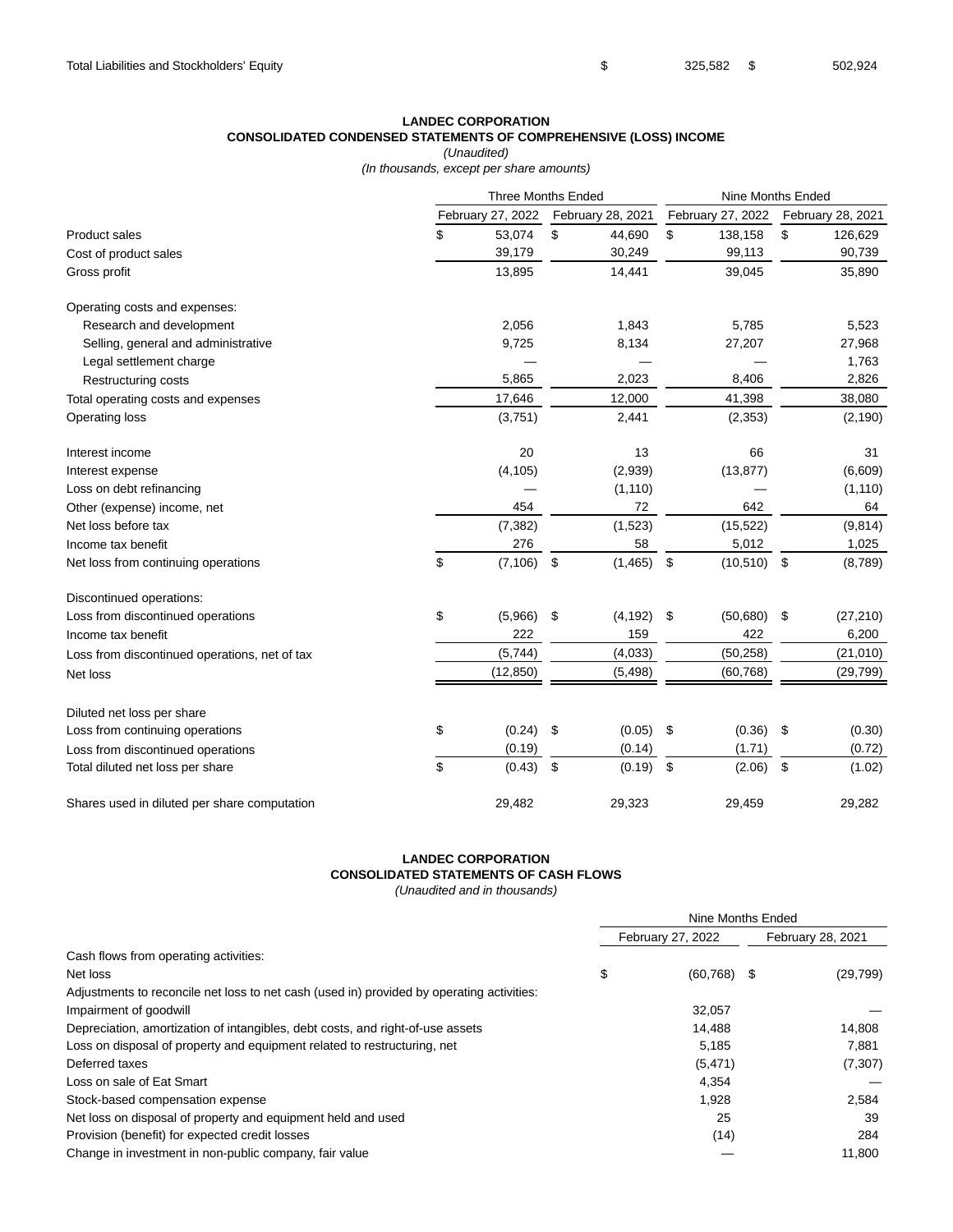| Loss on debt refinancing                                                |             | 1,110       |
|-------------------------------------------------------------------------|-------------|-------------|
| Other, net                                                              | (551)       | (12)        |
| Changes in current assets and current liabilities:                      |             |             |
| Accounts receivable, net                                                | (7, 525)    | 6,345       |
| Inventories                                                             | (11, 910)   | (10, 468)   |
| Prepaid expenses and other current assets                               | (1, 448)    | 350         |
| Accounts payable                                                        | 13,055      | 6,372       |
| Accrued compensation                                                    | (3,849)     | 2,184       |
| Other accrued liabilities                                               | (4, 195)    | 3,186       |
| Deferred revenue                                                        | 204         | 1,243       |
| Net cash (used in) provided by operating activities                     | (24, 435)   | 10,600      |
| Cash flows from investing activities:                                   |             |             |
| Proceeds from sale of Eat Smart                                         | 73,500      |             |
| Sale of investment in non-public company                                | 45,100      |             |
| Purchases of property and equipment                                     | (18, 539)   | (11, 383)   |
| Proceeds from sales of property and equipment                           | 1,096       | 12,885      |
| Net cash provided by investing activities                               | 101,157     | 1,502       |
| Cash flows from financing activities:                                   |             |             |
| Proceeds from long-term debt                                            |             | 150,000     |
| Payments on long-term debt                                              | (86, 376)   | (114, 095)  |
| Proceeds from lines of credit                                           | 45,011      | 83,000      |
| Payments on lines of credit                                             | (34, 111)   | (119, 400)  |
| Taxes paid by Company for employee stock plans                          | (518)       | (297)       |
| Payments for debt issuance costs                                        | (169)       | (9,615)     |
| Net cash used in financing activities                                   | (76, 163)   | (10, 407)   |
| Net increase in cash, cash equivalents and restricted cash              | 559         | 1,695       |
| Cash and cash equivalents and restricted cash, beginning of period      | 1,295       | 553         |
| Cash and cash equivalents and restricted cash, end of period            | \$<br>1,854 | \$<br>2,248 |
| Supplemental disclosure of non-cash investing and financing activities: |             |             |
| Purchases of property and equipment on trade vendor credit              | \$<br>1,765 | \$<br>1,124 |

## **LANDEC CORPORATION SEGMENT RESULTS**

(Unaudited and in thousands)

| (Unaudited and in thousands)                                                                      | <b>Three Months Ended</b> |                      |    |                      |    | Change   |               |                      | Nine Months Ended |                      |        | Change    |         |  |
|---------------------------------------------------------------------------------------------------|---------------------------|----------------------|----|----------------------|----|----------|---------------|----------------------|-------------------|----------------------|--------|-----------|---------|--|
|                                                                                                   |                           | February 27,<br>2022 |    | February 28,<br>2021 |    | Amount   | %             | February 27,<br>2022 |                   | February 28,<br>2021 | Amount |           | $\%$    |  |
| Revenues:                                                                                         |                           |                      |    |                      |    |          |               |                      |                   |                      |        |           |         |  |
| <b>Curation Foods</b>                                                                             | \$                        | 18,266               | \$ | 17,465               | \$ | 801      | 5%            | \$                   | 56,451            | \$<br>54,381         | S      | 2,070     | 4%      |  |
| Lifecore                                                                                          |                           | 34,808               |    | 27,225               |    | 7,583    | 28%           |                      | 81,707            | 72,248               |        | 9,459     | 13%     |  |
| Total revenues                                                                                    | \$                        | 53,074               | \$ | 44,690               | \$ | 8,384    | 19%           | \$                   | 138,158           | \$<br>126,629        | \$.    | 11,529    | 9%      |  |
| Gross profit:                                                                                     |                           |                      |    |                      |    |          |               |                      |                   |                      |        |           |         |  |
| <b>Curation Foods</b>                                                                             | \$                        | 990                  | \$ | 2,880                | \$ | (1,890)  | $(66)$ % \$   |                      | 8,661             | \$<br>8,854          | \$     | (193)     | $(2)\%$ |  |
| Lifecore                                                                                          |                           | 12,905               |    | 11,561               |    | 1,344    | 12%           |                      | 30,384            | 27,036               |        | 3,348     | 12%     |  |
| Total gross profit                                                                                | \$                        | 13,895               | \$ | 14,441               | \$ | (546)    | $(4) \%$ \$   |                      | 39,045            | \$<br>35,890         | \$     | 3,155     | 9%      |  |
| Net (loss) income from<br>continuing operations:                                                  |                           |                      |    |                      |    |          |               |                      |                   |                      |        |           |         |  |
| <b>Curation Foods</b>                                                                             | \$                        | (5,848)              | S. | (394)                | \$ | (5, 454) | $(1384)\%$ \$ |                      | 5,513             | \$<br>(1,346)        | - \$   | 6,859     | N/M     |  |
| Lifecore                                                                                          |                           | 5,054                |    | 5,104                |    | (50)     | (1)%          |                      | 11,317            | 9,708                |        | 1,609     | 17%     |  |
| Other                                                                                             |                           | (6, 312)             |    | (6, 175)             |    | (137)    | (2)%          |                      | (27, 340)         | (17, 151)            |        | (10, 189) | (59)%   |  |
| Total net loss from continuing<br>operations<br>Loss from discontinued<br>operations, net of tax: | \$                        | (7, 106)             | \$ | (1, 465)             | \$ | (5,641)  | $(385)\%$ \$  |                      | (10, 510)         | \$<br>(8,789)        | \$     | (1,721)   | (20)%   |  |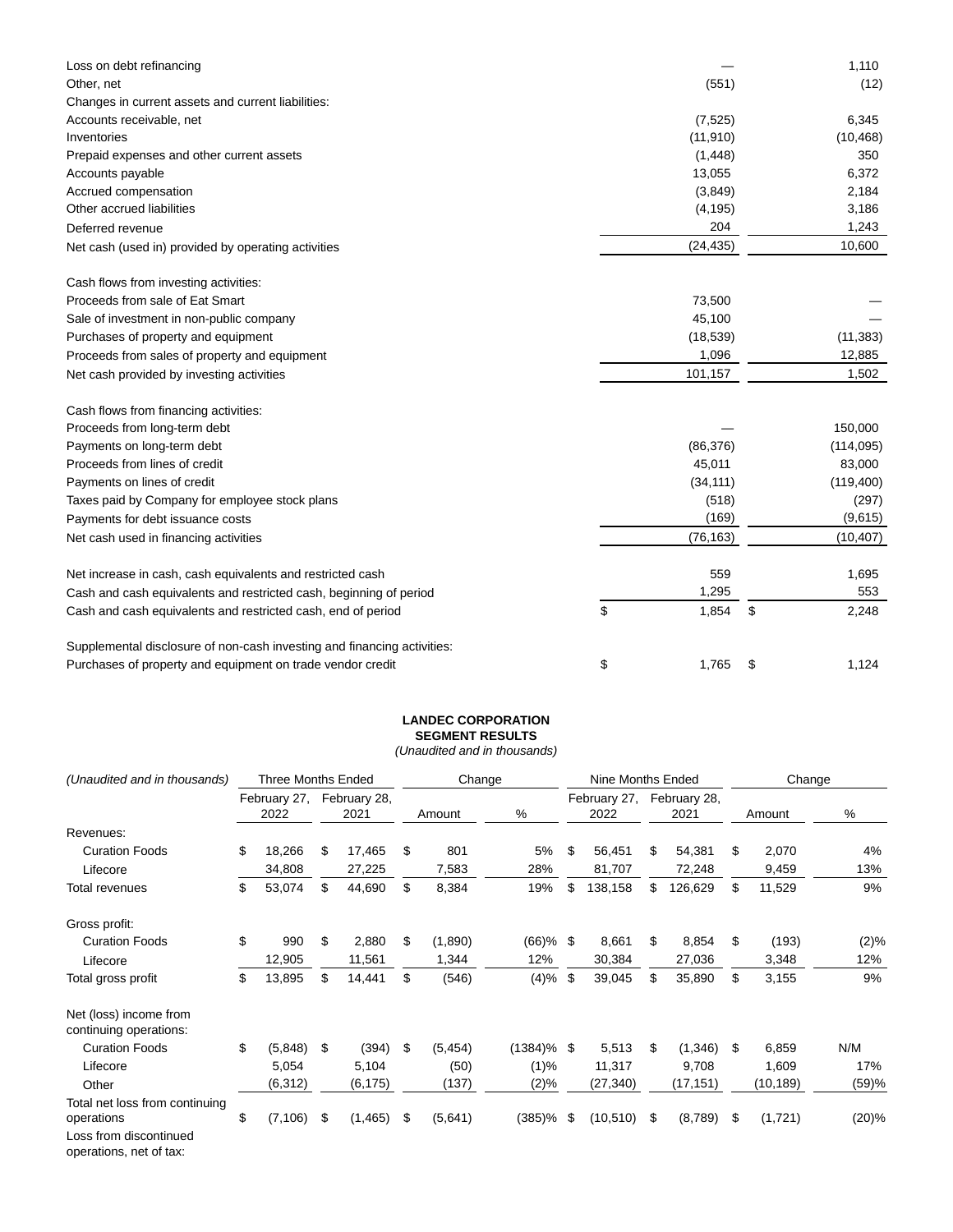| <b>Curation Foods</b><br>Other | \$ | (2,703)<br>(3,041) | S   | (4,033)  |    | 1,330<br>(3,041) | 33%<br>N/M | (47, 217)<br>(3,041) | S   | (21,010)  | S | (26, 207)<br>(3,041) | (125)%<br>N/M |
|--------------------------------|----|--------------------|-----|----------|----|------------------|------------|----------------------|-----|-----------|---|----------------------|---------------|
| Net (loss) income              | S. | (12, 850)          | S   | (5, 498) | \$ | (7, 352)         | (134)%     | \$<br>(60, 768)      | S   | (29, 799) | S | (30, 969)            | (104)%        |
| EBITDA:                        |    |                    |     |          |    |                  |            |                      |     |           |   |                      |               |
| <b>Curation Foods</b>          | \$ | (9,250)            | \$. | (5,075)  | S  | (4, 175)         | (82)%      | (51, 151)            | \$. | (21, 590) | S | (29, 561)            | (137)%        |
| Lifecore                       |    | 8.306              |     | 8.101    |    | 205              | 3%         | 19.729               |     | 16.829    |   | 2,900                | 17%           |
| Other                          |    | (5,263)            |     | (2,309)  |    | (2,954)          | $(128)\%$  | (12,488)             |     | (11,793)  |   | (695)                | $(6)$ %       |
| <b>Total EBITDA</b>            | \$ | (6, 207)           |     | 717      |    | (6,924)          | $(966)$ %  | (43,910)             | S   | (16, 554) |   | (27, 356)            | $(165)$ %     |

## **Non-GAAP Financial Information and Reconciliations**

EBITDA and adjusted EBITDA are non-GAAP financial measures. We define EBITDA as earnings before interest, income tax expense (benefit), and depreciation and amortization. We define adjusted EBITDA as EBITDA before certain restructuring and other non-recurring charges. The table below presents the reconciliation of these non-GAAP financial measures to their respective most directly comparable financial measures calculated in accordance with GAAP and other supplemental information. See "Non-GAAP Financial Information" above for further information regarding the Company's use of non-GAAP financial measures.

| (Unaudited and in thousands)                      |   | Three Months Ended |      | Nine Months Ended |    |                   |                   |           |  |
|---------------------------------------------------|---|--------------------|------|-------------------|----|-------------------|-------------------|-----------|--|
|                                                   |   | February 27, 2022  |      | February 28, 2021 |    | February 27, 2022 | February 28, 2021 |           |  |
| Net loss                                          | Φ | (12, 850)          | - \$ | (5, 498)          | \$ | (60, 768)         | S                 | (29, 799) |  |
| Interest expense, net of interest income          |   | 4.085              |      | 4.036             |    | 13.811            |                   | 7,688     |  |
| Income tax benefit                                |   | (276)              |      | (58)              |    | (5,012)           |                   | (1,025)   |  |
| Depreciation and amortization                     |   | 2,834              |      | 2,237             |    | 8,059             |                   | 6,582     |  |
| <b>Total EBITDA</b>                               |   | (6, 207)           |      | 717               |    | (43,910)          |                   | (16,554)  |  |
| Restructuring and other non-recurring charges (1) |   | 6.824              |      | 2.506             |    | 10.853            |                   | 7.734     |  |
| Loss from discontinued operations, net of tax     |   | 5,744              |      | 4,033             |    | 50,258            |                   | 21,010    |  |
| <b>Total adjusted EBITDA</b>                      | J | 6.361              | \$.  | 7,256             | S. | 17,201            | S                 | 12.190    |  |

| (Unaudited and in thousands)                                   |    | Lifecore |    | <b>Curation Foods</b> | Other           | Total |           |  |
|----------------------------------------------------------------|----|----------|----|-----------------------|-----------------|-------|-----------|--|
| Three Months Ended February 27, 2022                           |    |          |    |                       |                 |       |           |  |
| Net (loss) income                                              | \$ | 5,054    | \$ | (8,551)               | \$<br>(9,353)   | \$    | (12, 850) |  |
| Interest expense, net of interest income                       |    | (18)     |    | 26                    | 4,077           |       | 4,085     |  |
| Income tax (benefit) expense                                   |    | 1,596    |    | (1,867)               | (5)             |       | (276)     |  |
| Depreciation and amortization                                  |    | 1,674    |    | 1,142                 | 18              |       | 2,834     |  |
| <b>Total EBITDA</b>                                            |    | 8,306    |    | (9,250)               | (5,263)         |       | (6,207)   |  |
| Restructuring and other non-recurring charges (1)              |    | 271      |    | 5,656                 | 897             |       | 6,824     |  |
| Loss from discontinued operations, net of tax                  |    |          |    | 2,703                 | 3,041           |       | 5,744     |  |
| <b>Total adjusted EBITDA</b>                                   | \$ | 8,577    | \$ | (891)                 | \$<br>(1, 325)  | \$    | 6,361     |  |
| Nine Months Ended February 27, 2022                            |    |          |    |                       |                 |       |           |  |
| Net (loss) income                                              | \$ | 11,317   | \$ | (41, 704)             | \$<br>(30, 381) | \$    | (60, 768) |  |
| Interest expense, net of interest income                       |    | (56)     |    | 301                   | 13,566          |       | 13,811    |  |
| Income tax (benefit) expense                                   |    | 3,574    |    | (12, 843)             | 4,257           |       | (5,012)   |  |
| Depreciation and amortization                                  |    | 4,894    |    | 3,095                 | 70              |       | 8,059     |  |
| <b>Total EBITDA</b>                                            |    | 19,729   |    | (51, 151)             | (12, 488)       |       | (43, 910) |  |
| Restructuring and other non-recurring charges (1)              |    | 271      |    | 6,122                 | 4,460           |       | 10,853    |  |
| Loss from discontinued operations, net of tax                  |    |          |    | 47,217                | 3,041           |       | 50,258    |  |
| <b>Total adjusted EBITDA</b>                                   | \$ | 20,000   | \$ | 2,188                 | \$<br>(4,987)   | \$    | 17,201    |  |
| Three Months Ended February 28, 2021                           |    |          |    |                       |                 |       |           |  |
| Net (loss) income                                              | \$ | 5,104    | \$ | (4, 427)              | \$<br>(6, 175)  | \$    | (5, 498)  |  |
| Interest expense and loss on debt refinancing, net of interest |    |          |    |                       |                 |       |           |  |
| income                                                         |    |          |    | 136                   | 3,900           |       | 4,036     |  |
| Income tax (benefit) expense                                   |    | 1,612    |    | (1,614)               | (56)            |       | (58)      |  |
| Depreciation and amortization                                  |    | 1,385    |    | 830                   | 22              |       | 2,237     |  |
| <b>Total EBITDA</b>                                            |    | 8,101    |    | (5,075)               | (2,309)         |       | 717       |  |
| Restructuring and other non-recurring charges (1)              |    |          |    | 2,215                 | 291             |       | 2,506     |  |
| Loss from discontinued operations, net of tax                  |    |          |    | 4,033                 |                 |       | 4,033     |  |
| <b>Total adjusted EBITDA</b>                                   | \$ | 8,101    | \$ | 1,173                 | \$<br>(2,018)   | \$    | 7,256     |  |